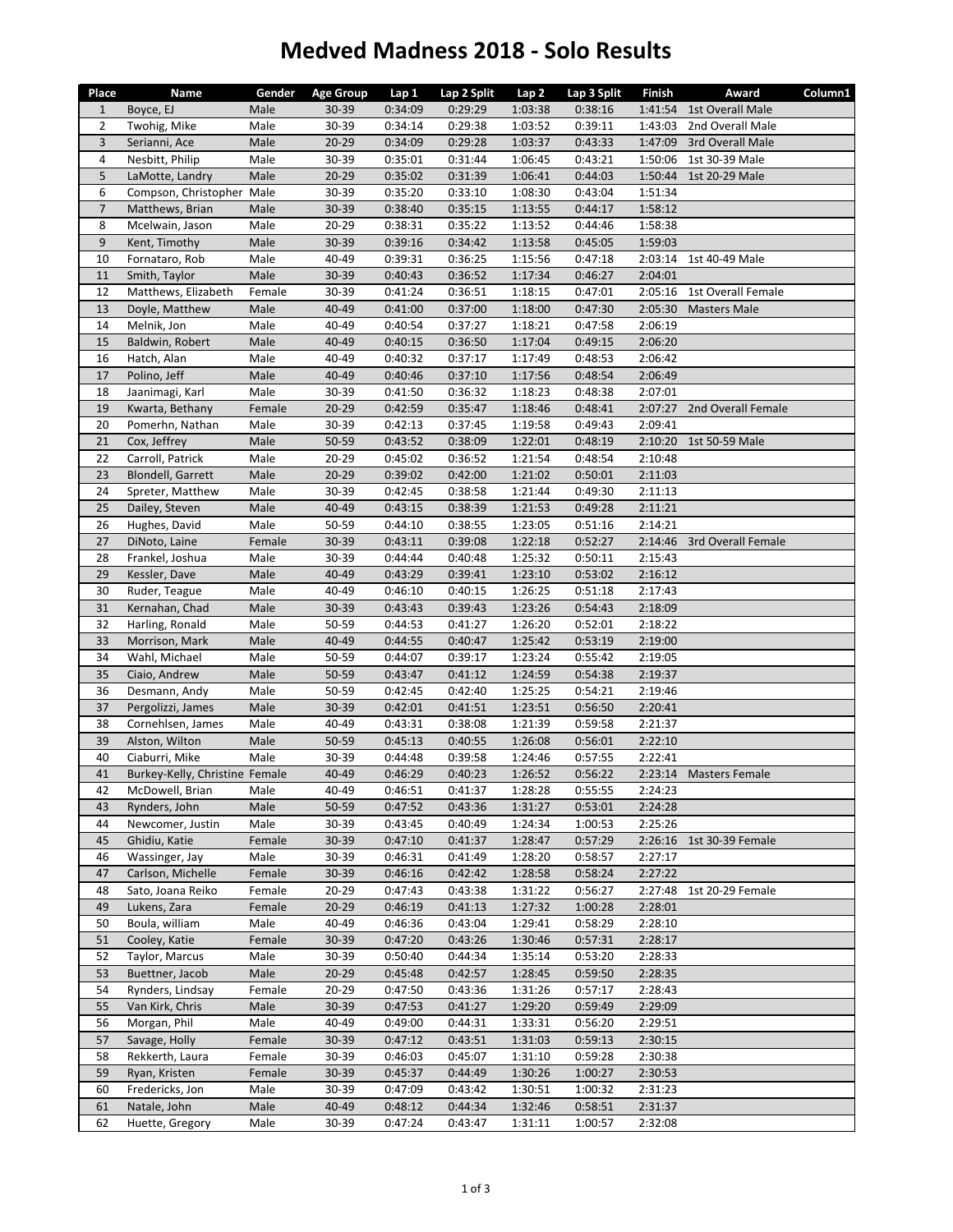## **Medved Madness 2018 ‐ Solo Results**

| Place | Name                | Gender | <b>Age Group</b> | Lap 1   | Lap 2 Split | Lap <sub>2</sub> | Lap 3 Split | Finish  | Award            | Column1 |
|-------|---------------------|--------|------------------|---------|-------------|------------------|-------------|---------|------------------|---------|
| 63    | Packard, Joseph     | Male   | 50-59            | 0:49:33 | 0:43:28     | 1:33:00          | 0:59:33     | 2:32:33 |                  |         |
| 64    | Whorton, James      | Male   | 50-59            | 0:50:03 | 0:45:53     | 1:35:55          | 0:56:42     | 2:32:38 |                  |         |
| 65    | cody, jeremy        | Male   | 40-49            | 0:49:30 | 0:45:35     | 1:35:05          | 0:58:37     | 2:33:41 |                  |         |
| 66    | Reetz, Tim          | Male   | 40-49            | 0:48:09 | 0:39:00     | 1:27:09          | 1:07:34     | 2:34:43 |                  |         |
| 67    | Valvano, Joy        | Female | 50-59            | 0:50:28 | 0:44:50     | 1:35:18          | 1:00:56     | 2:36:14 | 1st 50-59 Female |         |
| 68    | Bruns, Todd         | Male   | 40-49            | 0:49:40 | 0:46:26     | 1:36:06          | 1:01:15     | 2:37:20 |                  |         |
| 69    |                     | Male   | $20 - 29$        | 0:50:40 | 0:44:32     | 1:35:13          | 1:02:11     | 2:37:24 |                  |         |
|       | Tomford, Matt       |        | 30-39            |         |             |                  |             |         |                  |         |
| 70    | Avery, Lars         | Male   |                  | 0:49:42 | 0:46:25     | 1:36:07          | 1:01:48     | 2:37:55 |                  |         |
| 71    | Samis, Karen        | Female | 50-59            | 0:50:23 | 0:46:37     | 1:36:59          | 1:01:30     | 2:38:29 |                  |         |
| 72    | Monk, David         | Male   | $70+$            | 0:50:25 | 0:45:17     | 1:35:42          | 1:03:05     | 2:38:47 | 1st 70+ Male     |         |
| 73    | Hudnut, Steven      | Male   | 30-39            | 0:50:32 | 0:46:17     | 1:36:49          | 1:02:51     | 2:39:41 |                  |         |
| 74    | Crimmins, Frederick | Male   | 30-39            | 0:53:55 | 0:46:01     | 1:39:56          | 1:00:33     | 2:40:29 |                  |         |
| 75    | Sinnott, Daniel     | Male   | 50-59            | 0:52:40 | 0:48:05     | 1:40:45          | 0:59:44     | 2:40:29 |                  |         |
| 76    | Miner, Scott        | Male   | 30-39            | 0:40:55 | 0:38:55     | 1:19:50          | 1:20:59     | 2:40:49 |                  |         |
| 77    | Kvam, Christopher   | Male   | 30-39            | 0:50:07 | 0:45:46     | 1:35:53          | 1:05:04     | 2:40:58 |                  |         |
| 78    | Snyder, Ryan        | Male   | 40-49            | 0:51:41 | 0:46:19     | 1:38:00          | 1:03:58     | 2:41:58 |                  |         |
| 79    | Radak, Sharon       | Female | 50-59            | 0:49:26 | 0:46:47     | 1:36:13          | 1:05:59     | 2:42:12 |                  |         |
| 80    | Bloom, Don          | Male   | 40-49            | 0:52:50 | 0:46:48     | 1:39:38          | 1:02:42     | 2:42:20 |                  |         |
| 81    | Tegeder, Glenn      | Male   | 30-39            | 0:49:40 | 0:47:21     | 1:37:01          | 1:06:14     | 2:43:15 |                  |         |
| 82    | Skerrett, Jennifer  | Female | 30-39            | 0:49:39 | 0:47:19     | 1:36:59          | 1:06:17     | 2:43:15 |                  |         |
| 83    | Crowe, Bill         | Male   | 60-69            | 0:53:04 | 0:47:31     | 1:40:35          | 1:02:51     | 2:43:25 | 1st 60-69 Male   |         |
| 84    | Peterson, Kerm      | Male   | 40-49            | 0:51:33 | 0:49:34     | 1:41:06          | 1:02:22     | 2:43:29 |                  |         |
| 85    | Sebaa, Julien       | Male   | 30-39            | 0:49:23 | 0:46:29     | 1:35:52          | 1:07:51     | 2:43:43 |                  |         |
| 86    | Pagano, Lauren      | Female | 50-59            | 0:51:43 | 0:47:59     | 1:39:41          | 1:04:33     | 2:44:15 |                  |         |
| 87    | Podanoffsky, Jim    | Male   | 40-49            | 0:50:33 | 0:48:20     | 1:38:53          | 1:05:26     | 2:44:19 |                  |         |
| 88    | Deiure, John        | Male   | 30-39            | 0:42:34 | 0:40:33     | 1:23:07          | 1:21:13     | 2:44:20 |                  |         |
| 89    | Ha, Corey           | Male   | 40-49            | 0:46:49 | 0:45:03     | 1:31:52          | 1:13:29     | 2:45:20 |                  |         |
| 90    | Levitsky, Steven    | Male   | 50-59            | 0:52:24 | 0:50:22     | 1:42:46          | 1:03:05     | 2:45:51 |                  |         |
| 91    | Jasmin, Bambi       | Female | 40-49            | 0:52:26 | 0:50:20     | 1:42:46          | 1:03:06     | 2:45:52 | 1st 40-49 Female |         |
| 92    | Antonini, Christine | Female | 40-49            | 0:54:46 | 0:47:59     | 1:42:45          | 1:03:07     | 2:45:52 |                  |         |
| 93    | Cilento, Marla      | Female | 40-49            | 0:52:04 | 0:48:14     | 1:40:18          | 1:06:09     | 2:46:27 |                  |         |
| 94    | Berkley, Bridget    | Female | 30-39            | 0:53:14 | 0:49:54     | 1:43:08          | 1:03:37     | 2:46:46 |                  |         |
| 95    | Alvin, Laura        | Female | 40-49            | 0:53:31 | 0:49:58     | 1:43:29          | 1:06:35     | 2:50:04 |                  |         |
| 96    | Birkland, Amber     | Female | 40-49            | 0:53:32 | 0:49:58     | 1:43:30          | 1:06:34     | 2:50:05 |                  |         |
| 97    | Jennings, Dylan     | Male   | 30-39            | 0:53:36 | 0:49:00     | 1:42:36          | 1:08:16     | 2:50:52 |                  |         |
| 98    | Fanton, Michele     | Female | 40-49            | 0:52:59 | 0:51:00     | 1:43:59          | 1:06:58     | 2:50:58 |                  |         |
| 99    | Luongo, Vincent     | Male   | 50-59            | 0:48:57 | 0:46:22     | 1:35:19          | 1:17:07     | 2:52:26 |                  |         |
| 100   |                     | Male   | 40-49            | 0:56:49 |             | 1:49:17          |             | 2:53:05 |                  |         |
|       | Hewitson, Shane     |        | 40-49            |         | 0:52:28     |                  | 1:03:48     |         |                  |         |
| 101   | Post, Christy       | Female |                  | 0:54:38 | 0:49:34     | 1:44:12          | 1:08:54     | 2:53:06 |                  |         |
| 102   | Collins, Michael    | Male   | 40-49            | 0:52:29 | 0:51:14     | 1:43:43          | 1:10:39     | 2:54:22 |                  |         |
| 103   | DiSalvo, Jennifer   | Female | 40-49            | 0:53:54 | 0:51:04     | 1:44:58          | 1:10:53     | 2:55:51 |                  |         |
| 104   | Mis, Charlotte      | Female | 30-39            | 0:54:57 | 0:48:30     | 1:43:27          | 1:14:42     | 2:58:09 |                  |         |
| 105   | Scott, Keith        | Male   | 50-59            | 0:46:14 | 0:49:21     | 1:35:35          | 1:22:52     | 2:58:27 |                  |         |
| 106   | DeVincentis, Kristy | Female | 40-49            | 0:52:15 | 0:57:35     | 1:49:50          | 1:09:11     | 2:59:01 |                  |         |
| 107   | Gibson, Thomas      | Male   | 50-59            | 0:58:02 | 0:51:49     | 1:49:51          | 1:09:18     | 2:59:08 |                  |         |
| 108   | Savoca, Steven      | Male   | 50-59            | 0:56:48 | 0:52:34     | 1:49:22          | 1:10:02     | 2:59:24 |                  |         |
| 109   | Sinnott, Kelly      | Female | 30-39            | 0:53:52 | 0:50:19     | 1:44:10          | 1:15:24     | 2:59:34 |                  |         |
| 110   | Muoio, John         | Male   | 40-49            | 0:56:35 | 0:55:33     | 1:52:07          | 1:09:25     | 3:01:33 |                  |         |
| 111   | Batson, Austin      | Male   | $20 - 29$        | 0:47:54 | 0:51:23     | 1:39:17          | 1:23:22     | 3:02:39 |                  |         |
| 112   | Kernahan, Amanda    | Female | 30-39            | 0:54:51 | 0:52:46     | 1:47:38          | 1:15:41     | 3:03:19 |                  |         |
| 113   | Ryan, Michael       | Male   | 30-39            | 0:55:40 | 0:54:00     | 1:49:40          | 1:14:49     | 3:04:29 |                  |         |
| 114   | Colavecchia, Frank  | Male   | 50-59            | 0:53:10 | 0:53:24     | 1:46:34          | 1:18:00     | 3:04:34 |                  |         |
| 115   | Veeder, Robert      | Male   | 40-49            | 0:55:27 | 0:54:11     | 1:49:38          | 1:15:04     | 3:04:42 |                  |         |
| 116   | DeBuyser, Andy      | Male   | 50-59            | 0:58:56 | 0:54:06     | 1:53:01          | 1:12:25     | 3:05:26 |                  |         |
| 117   | Sodano, Todd        | Male   | 40-49            | 0:58:17 | 0:51:37     | 1:49:54          | 1:18:15     | 3:08:09 |                  |         |
| 118   | Larkin, Steve       | Male   | 50-59            | 0:58:18 | 0:51:37     | 1:49:55          | 1:18:15     | 3:08:10 |                  |         |
| 119   | LaMora, Matthew     | Male   | 40-49            | 0:56:14 | 0:58:38     | 1:54:52          | 1:13:38     | 3:08:30 |                  |         |
| 120   | Lindsay, Daniel     | Male   | 30-39            | 0:53:28 | 0:54:08     | 1:47:36          | 1:20:54     | 3:08:30 |                  |         |
| 121   | LaMora, Adrienne    | Female | 40-49            | 1:02:08 | 0:55:11     | 1:57:19          | 1:11:23     | 3:08:42 |                  |         |
| 122   | Tarduno, John       | Male   | 50-59            | 0:58:49 | 0:54:11     | 1:53:01          | 1:17:21     | 3:10:22 |                  |         |
| 123   | Resch, John         | Male   | 40-49            | 0:58:56 | 0:54:06     | 1:53:02          | 1:17:39     | 3:10:42 |                  |         |
| 124   | King, Dave          | Male   | 40-49            | 0:55:30 | 0:56:31     | 1:52:01          | 1:18:54     | 3:10:55 |                  |         |
|       |                     |        |                  |         |             |                  |             |         |                  |         |